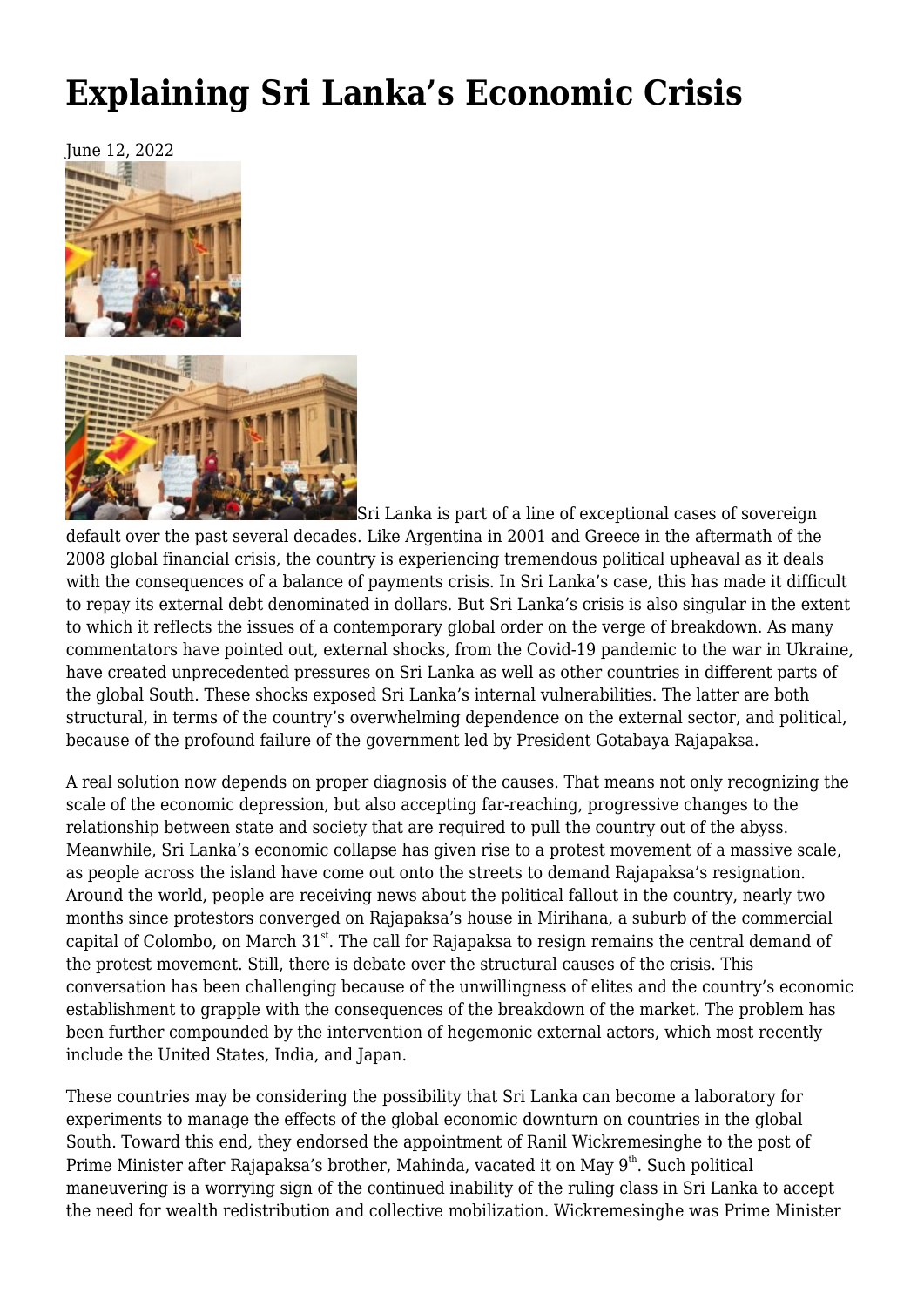in the past, and he currently represents a party with only one seat in parliament, after its drubbing in the last elections held in 2020. A wide section of Sri Lanka's elites has accepted the Faustian bargain of deflecting protestors' demand for Rajapaksa to resign in the interests of "economic stability." This decision is ostensibly for the purpose of negotiating an agreement with the International Monetary Fund (IMF). Combined with implicit and explicit repression, the protest movement demanding Rajapaksa's resignation faces herculean challenges.

Even more is at stake now, given that food shortages and potential famine-type conditions are fast approaching. Only far-reaching mobilization of the polity will be enough to stave off disaster. Because of the dizzying speed at which political developments are occurring, however, it is useful to start by approaching the questions raised by Sri Lanka's economic collapse from a longer macroeconomic perspective. The country's economic establishment has put forward several major explanations for the crisis. The two most prominent are that Rajapaksa's government engaged in money printing, or loose monetary policy, and that it pursued misguided tax cuts in 2019 when it came into power. Money printing supposedly caused inflation, while tax cuts undermined the country's revenue base, which paved the way for global ratings agencies to downgrade Sri Lanka's external debt.

The downgrading led to Sri Lanka getting locked out of international capital markets. With the onset of the Covid-19 pandemic in 2020 and the collapse in tourism revenues, it became impossible for Sri Lanka to roll over its significant external debt. The two arguments proposed by the economic establishment converge on the idea that ultimately the domestic budget deficit is responsible for the crisis. According to this narrative, Sri Lanka must follow an IMF program with strict conditionalities, which are being negotiated, to recover from collapse. If we are to push back against this solution that could make a terrible collapse even worse, and grapple instead with the real cause of the crisis—Sri Lanka's overwhelming dependency on the external sector, as reflected in the current account deficit —we must deconstruct the dominant explanations.

# **The Impact of Rising Prices**

Throughout the uneven recovery from the Covid-19 pandemic, many heterodox economists around the world have noted that inflation is an abstract and imprecise measure to capture what has been happening in terms of rising prices. In the case of Sri Lanka, as elsewhere, we must specify the causes. Looking at food prices, for example, we see that the phenomenon must be explained on its own terms. Sri Lanka imported about \$1.6 billion of food, or about 8% of its import bill, in 2021. Food prices increased by roughly 45% in April year over year. Meanwhile, the UN Food and Agriculture Organization's (FAO) Food Price Index indicates that global food prices increased by 30% from March 2021 to 2022. The food crisis is far more acute in Sri Lanka because the market has already broken down. Local factors compound rising prices, such as hoarding.

If rice mill owners, for example, expect prices to increase, they may refuse to sell, increasing scarcity and shortages. The government last year attempted to curtail the hoarding of rice by imposing price controls. But it lacked the political will to be able to enforce these measures on the mill owners, and it soon rescinded them. Moreover, the government failed to address domestic supply constraints, such as low investment in food production. Instead, debt moratoriums for big businesses and loose monetary policy only encouraged further speculation because these measures were not implemented as part of a concerted effort to spend in critical areas of the economy, especially food production. The government's mismanagement of the crisis, however, does not mean that money printing itself caused rising prices, although as an isolated policy, it clearly failed to ameliorate them.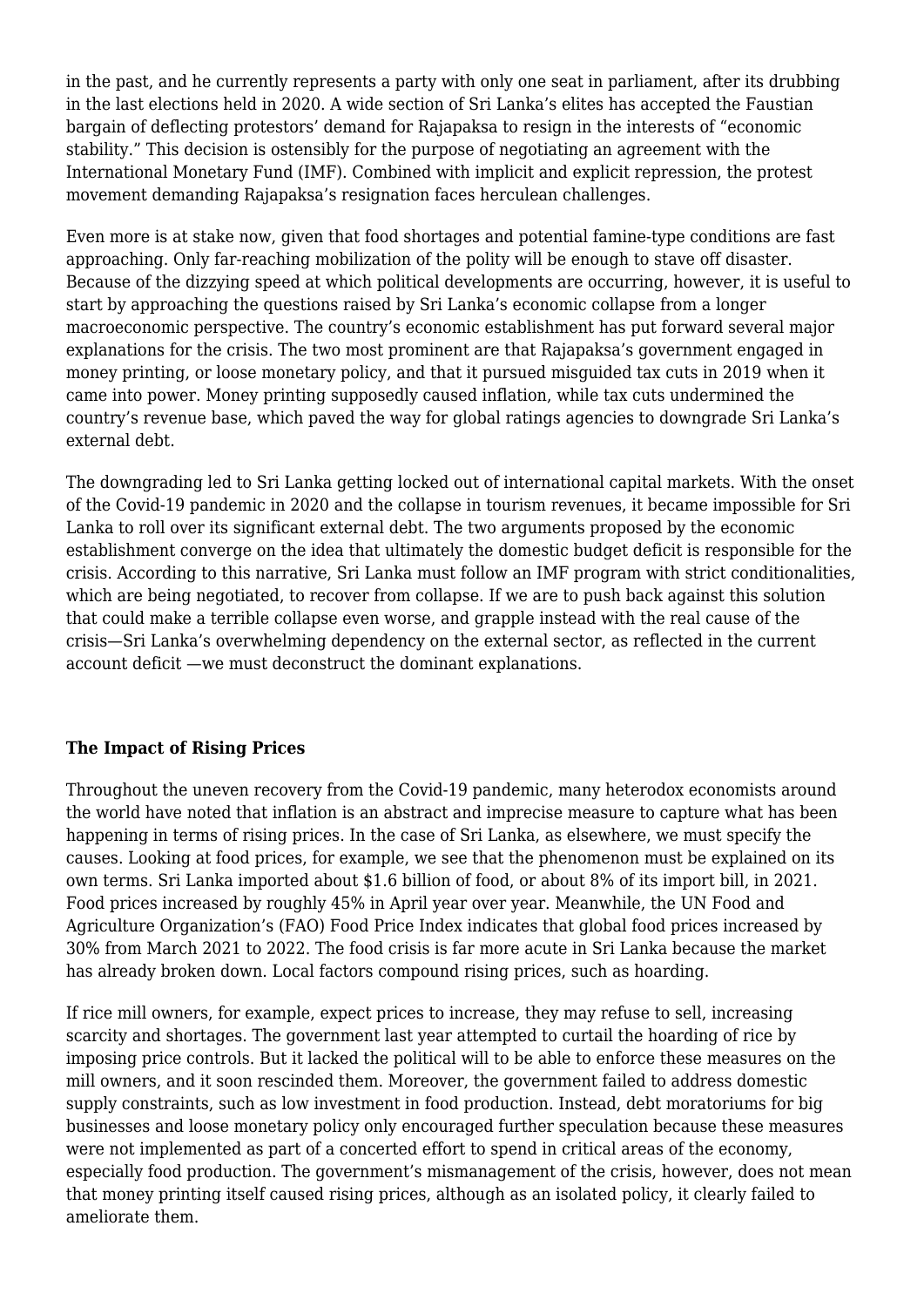Another example of such rising prices is fuel. The price per barrel rose from about \$25 shortly after the global Covid-19 pandemic was announced in March 2020, to over \$100 in the aftermath of the Russian invasion of Ukraine. Sri Lanka, as a country dependent on oil imports for its energy needs, was severely impacted by this increase. But its vulnerable position was also shaped by elite patterns of consumption, in which luxury high-rise development and private vehicle ownership has taken precedence over, for example, investment in the public transportation system.

### **Proposed Solutions and Their Effects**

The government of Gotabaya Rajapaksa made the economic situation more intolerable by banning chemical fertilizers overnight, in April 2021. It originally claimed its goal was to achieve organic agriculture. But the real purpose was conserving precious foreign exchange. This policy undermined Sri Lanka's self-sufficiency in food production, as opposed to creating a viable path for transforming the country's agriculture. It threw the food system into crisis, precisely when domestic food production became a critical need. The government further struggled to contain the balance of payments deficit, which widened to \$8 billion as imports increased by \$20 billion, compared to \$12 billion for exports in 2021, despite its rhetoric about import substitution.

The country also experienced the dramatic collapse of tourism revenue with the onset of the Covid-19 pandemic, which went from about \$3.5 billion in 2019, to less than \$1 billion in 2020. Migrant workers' remittances also declined from about six billion dollars in 2020 to about five billion in 2021, as external pressures made it more difficult to attract dollars. The result of these challenges is that the current account deficit widened from roughly 1.5% of GDP in 2020 to 4% in 2021. Sri Lanka's GDP is roughly \$80 billion. Before going into hard default on May  $18<sup>th</sup>$ , the country was expected to service about \$7 billion in external loans this year alone. Rising debt servicing costs are further exacerbated by interest rate hikes by the US Federal Reserve. The worsening current account deficit and the depletion of Sri Lanka's foreign exchange reserves has made it impossible to import essential goods.

In the current volatile political moment, the President appointed a new Central Bank Governor in April, after the previous one, Ajith Nivard Cabraal, was forced to quit in disgrace. The Central Bank soon thereafter chose to raise interest rates, from about 6% to 14%. What such rate increases do in an economic crisis is put more pressure on small businesses and other borrowers. But all these efforts have stemmed from the belief that the problem was the previous Central Bank policy of money printing, as opposed to the actual cause, which was rising prices induced by external pressures. The Central Bank itself has recently acknowledged this cause and it may reconsider further rate increases. But in the meantime, such uncertainty will only exacerbate pressure in people's lives.

# **The Decline of Redistributive Taxation and the Shift to External Debt Financing**

Furthermore, the economic establishment has relied on the argument that the Rajapaksa government's tax cuts in 2019 undermined the proportion of revenue to expenditure, which led to the widening of the budget deficit. It is true that taxes are already low as a proportion of Sri Lanka's GDP, constituting 9%. Expenditure has been roughly 20% of GDP. But as political economists such as Mick Moore and Ronald Herring have long pointed out, the budget deficit in fact started widening to a far greater degree with the onset of economic liberalization in the late 1970s. Sri Lanka became a poster child for liberalization in the wider South Asian region by becoming one of the first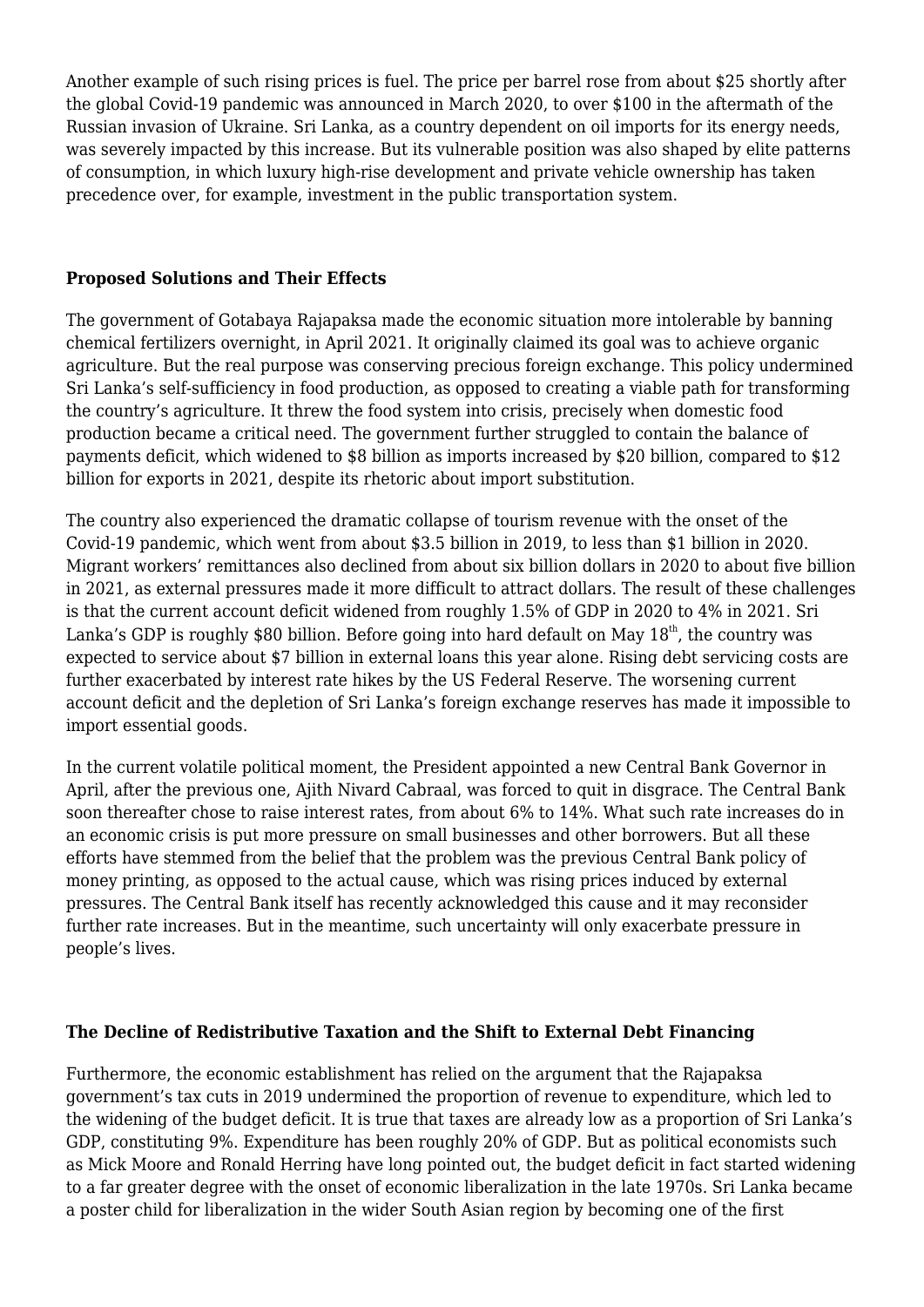countries to adopt neoliberal policies in 1978 under JR Jayewardene. The framework included slashing import tariffs, cutting the food subsidy, floating the exchange rate, and generally pursuing trade and financial liberalization. As a result of tax concessions—which, supposedly, were incentives to attract foreign investors to, for example, Export Processing Zones—the country's revenue base was hollowed out.

Initially, the deficit was not as much of an issue because Sri Lanka could obtain foreign aid and concessional financing. But in the absence of a redistributive tax system to fund public services, nonconcessional loans, which included not only bilateral funding but also significant borrowing on financial markets, became a much larger proportion of external debt. The country issued its first sovereign bond, for example, in 2007. Fast forwarding to today, we can see that sovereign bonds in fact constitute roughly 40% of external debt, which in total is about 60% of GDP. Despite claims about the "Chinese debt trap" promoted in international media, the reality is that debt owed to China constitutes around 10% of external debt. Sri Lanka's financial crisis is the outcome of a history of liberalization policies that have now been exposed by the breakdown of the country's economy.

For the economic establishment, however, rhetoric about the domestic budget deficit has offered an opportunity to push for compliance with potentially stringent IMF conditionalities. If an agreement is ratified, it is likely to hinge on hiking interest rates, raising indirect and direct taxes, slashing the public sector, and implementing "cost recovery energy pricing," or increasing energy prices, to make loss-making State-Owned Enterprises, such as public utilities, profitable. Raising taxes on income and corporations, of course, as opposed to indirect taxes on essential goods, is necessary in the long run. But when incomes are falling across the board in an economic crisis, as Ahilan Kadirgamar has consistently pointed out in the case of Sri Lanka, there must be a wealth tax on property and assets instead.

Additionally, the economic establishment has proposed cash transfers to the poor and vulnerable. But such transfers will not be effective if both large sections of the population are becoming immiserated—as witnessed by the increasing participation of the middle class in protests—and the price of essential goods is skyrocketing. Instead, as the Feminist Collective for Economic Justice has emphasized, the public distribution system must be revived. But to do so, the rural infrastructure that, despite political rhetoric, has largely been ignored—including the Paddy Marketing Board, Cooperative Wholesale Establishment, and the Lanka Sathosa chain of subsidized retail outlets—requires massive and immediate investment. Those efforts hinge on financing through domestic borrowing in rupees, to prioritize the needs of marginalized communities in the rural and urban periphery.

# **The Urgent Need for Self-Sufficiency**

Typically, these issues have been downplayed. Underlying the IMF's proposals, and the Sri Lankan elite's shared interest in them, is the goal of further liberalizing trade, despite the widening current account deficit. This contradiction has become the crux of the matter. To confront the problem, we must distinguish rhetoric around the budget deficit from the current account deficit, which implies the critical need to prioritize imports. Such efforts, however, will require far-reaching democratic mobilization to change Sri Lanka's economy in the direction of self-sufficiency, with an egalitarian emphasis on transforming social relations. The Rajapaksa government ignored this project. Instead, it focused on consolidating its own power through authoritarian methods and divisive Sinhala Buddhist nationalist politics during the time period between when it came to power in 2019 and the current economic collapse.